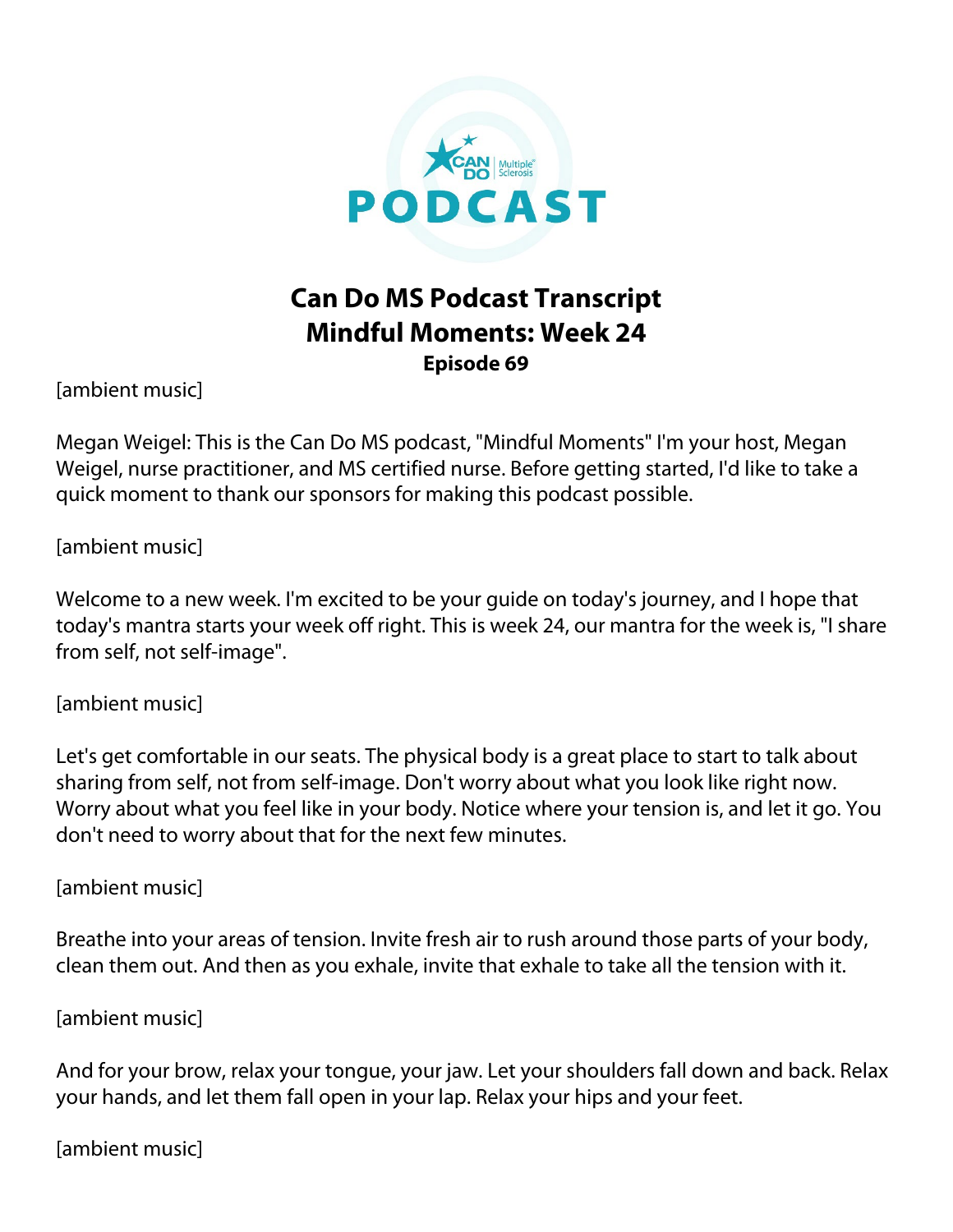Focus on these physical sensations of relaxation.

[ambient music]

I've noticed a common theme among podcasts lately, and that theme is letting go of the ego, sharing from the heart, checking your ego at the door and showing up with integrity and authenticity.

In fact, Deepak Chopra often asks his listeners to consider what is coming from self versus self-image. And to practice returning to self.

[ambient music]

Let's take a breath in on that and a breath out.

```
[ambient music]
```
Where in your life do you come from self? And where in your life do you come from selfimage? There's no judgment here. As the images pop into your mind, notice them, and let them move on.

[ambient music]

Come back to your breath, to the feeling of your relaxed physicality.

[ambient music]

The message that keeps me grounded right now is the expectation that sharing a word or deed from a loving part makes up for not getting that word or deed right. That listening and learning is the best form of doing.

[ambient music]

All of this requires comfort with yourself. It requires putting your self-image in the closet for a little bit.

[ambient music]

When you share from self, not from self-image, you may be a good person, but you're ultimately on your way to becoming a better one. "I share from self, not self-image."